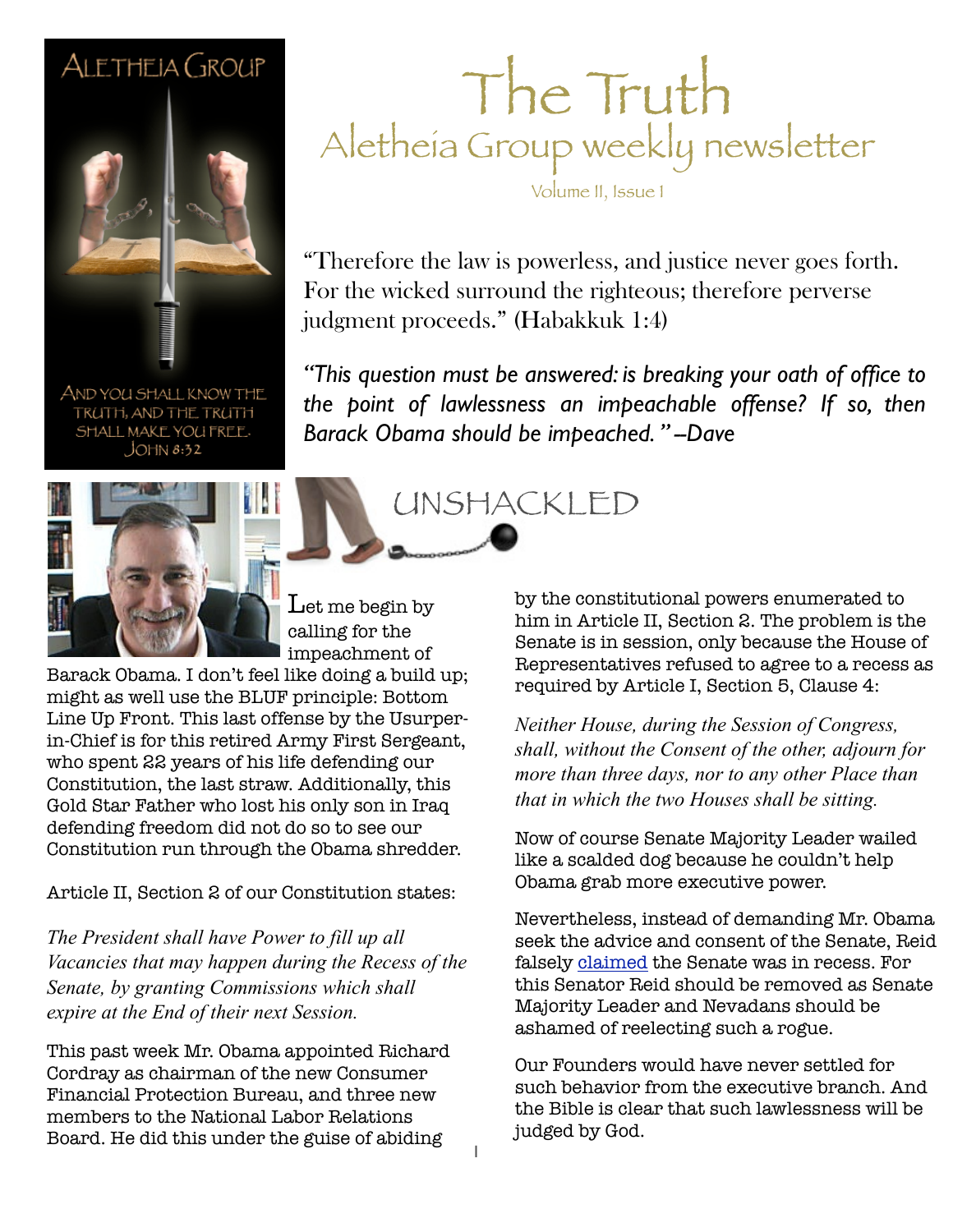# FROM THE FOUNDERS



**Our Founding Fathers considered King George III disregard of representative government so egregious they began a revolution against the Crown.**

*"He has erected a multitude of New Offices, and sent hither swarms of Officers to harrass our people, and eat out their substance."* Declaration of Independence - Count 10 of the Indictments against King George III

Barack Obama has shown open disregard for our Charters of Freedom. The Declaration of Independence is a list of charges against King George III for his tyrannical acts against the colonies. The US Constitution is a list of enumerated powers granted to the three branches of government to restrict our elected officials from abusing the American people from the bonds they just freed themselves.

And yet we see the man posing as US President making recess appointments while Congress is still in session. Mr. Obama has just declared himself banana republic leader by ignoring our Constitution. Something tells me that our Founders would greatly object to this grab for power. In fact, the Father of Our Constitution, James Madison, wrote in Federalist 51:

*"The great security against a gradual concentration of the several powers in the same department consists in giving to those who administer each department the necessary constitutional means and personal motives to resist encroachments of the others."*

The House of Representatives should be, at this moment, writing up Articles of Impeachment for Barack Obama's tyrannical grab of power. The House should pass these articles to the Senate for trial. Each Congressman and Senator should be held accountable for the voters on how they vote on these articles. These elected officials must give an account for why they voted for or against convicting Barack Obama for high crimes and misdemeanors.

If this open disregard for our Constitution does not equate to an impeachable offense, then what does?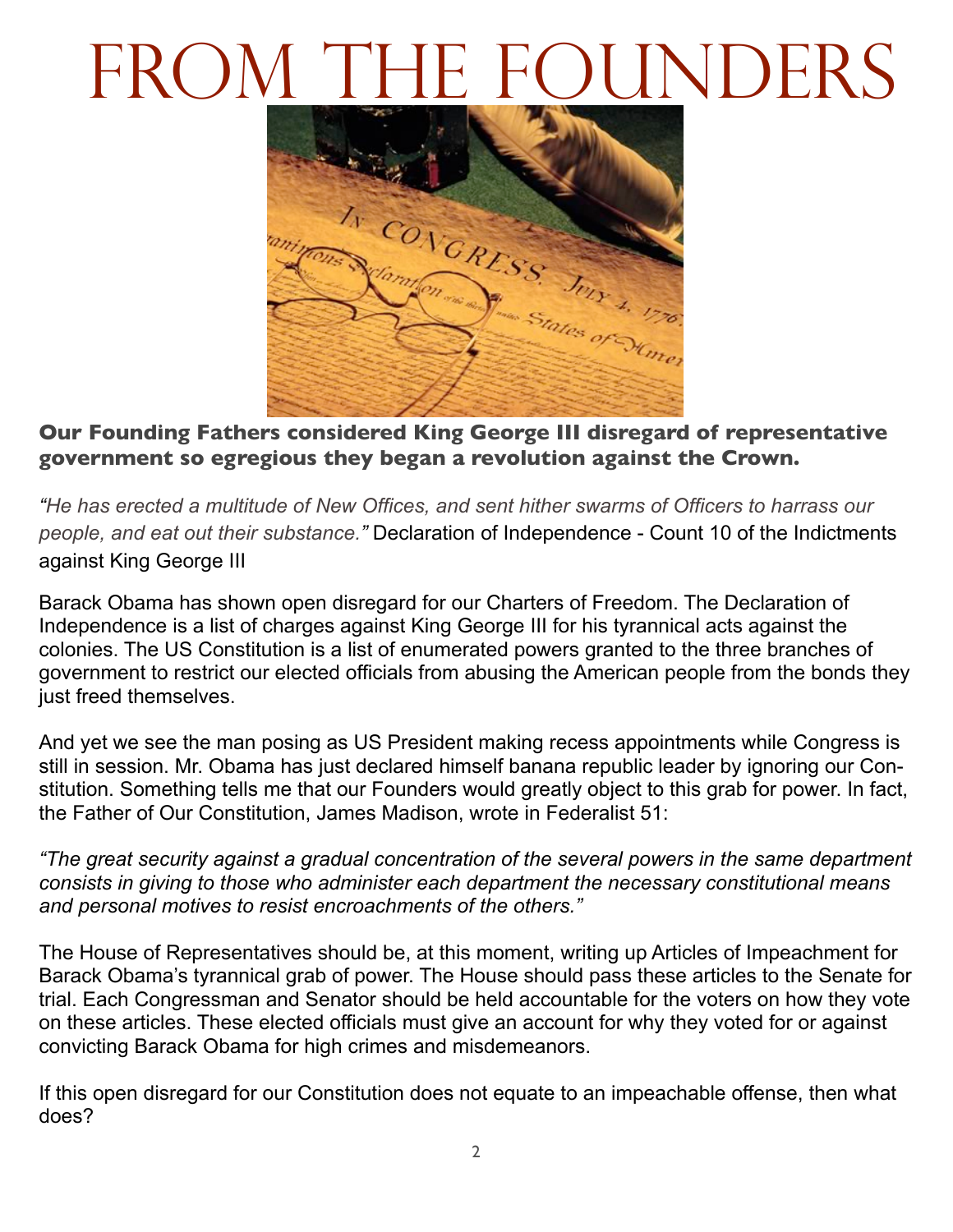# FROM THE PULPIT

"If we are to strike at the heart of the dilemma of our nation, we must carefully address this question. 'By what standard do we live?' At the root of every lawless act is sin. Because the order and peace of each community is threatened and assaulted by lawlessness, we must deal with it at the source. It is sin, plainly and simply. Sin is the root of all social upheaval. Yet, sin is principally a spiritual problem. The result and consequences of sin is lawlessness and criminal action." Pastor Paul Michael Raymond, The Reformed Bible Church In Central Virginia from the [article](http://www.americanreformation.org/Sermons/community.htm) "Law and Community: By What Standard."

Pastor Raymond has "peeled back the onion" and exposed the root problem of our culture, now being manifested from the Oval Office. We saw Mr. Obama and the Democratic Party leaders applaud and align themselves with the lawlessness of the Occupy Wall Street movement.

We've seen the Department of Justice (DOJ) refuse to prosecute obvious violations of election laws by the New Black Panther Party. The DOJ has also brought suit against the state of Arizona for enforcing state laws designed to enforce federal laws being ignored by the federal government. And recently the DOJ has threatened a lawsuit against Maricopa County Sheriff Joe Arpaio for conducting a criminal investigation at the behest of his constituents.

Worse than the actions of the Obama Administration is the inaction of Congress. We have a lawless Senate Majority Leader Harry Reid and House Minority Leader Nancy Pelosi applauding Barack Obama's unconstitutional recess appointments by lying about the status of the Senate.

Let me make the same assertion Pastor Raymond makes above. Lying is a sin. Remember this? "You shall not bear false witness against your neighbor" (Exodus 20:15). I submit to you that lying to the American people is bearing "false witness against your neighbor."

All our nation's woes are the result of the putrid spiritual condition of its people. WE the People must decide "by what standard do we live?" Do we live by the rule of law, which includes our Declaration of Independence and US Constitution, or will we succumb to the tyrannical actions of Obama, the DOJ, Reid, and Pelosi?

3 The outcome is such sinfulness always ends in "lawlessness and criminal action."